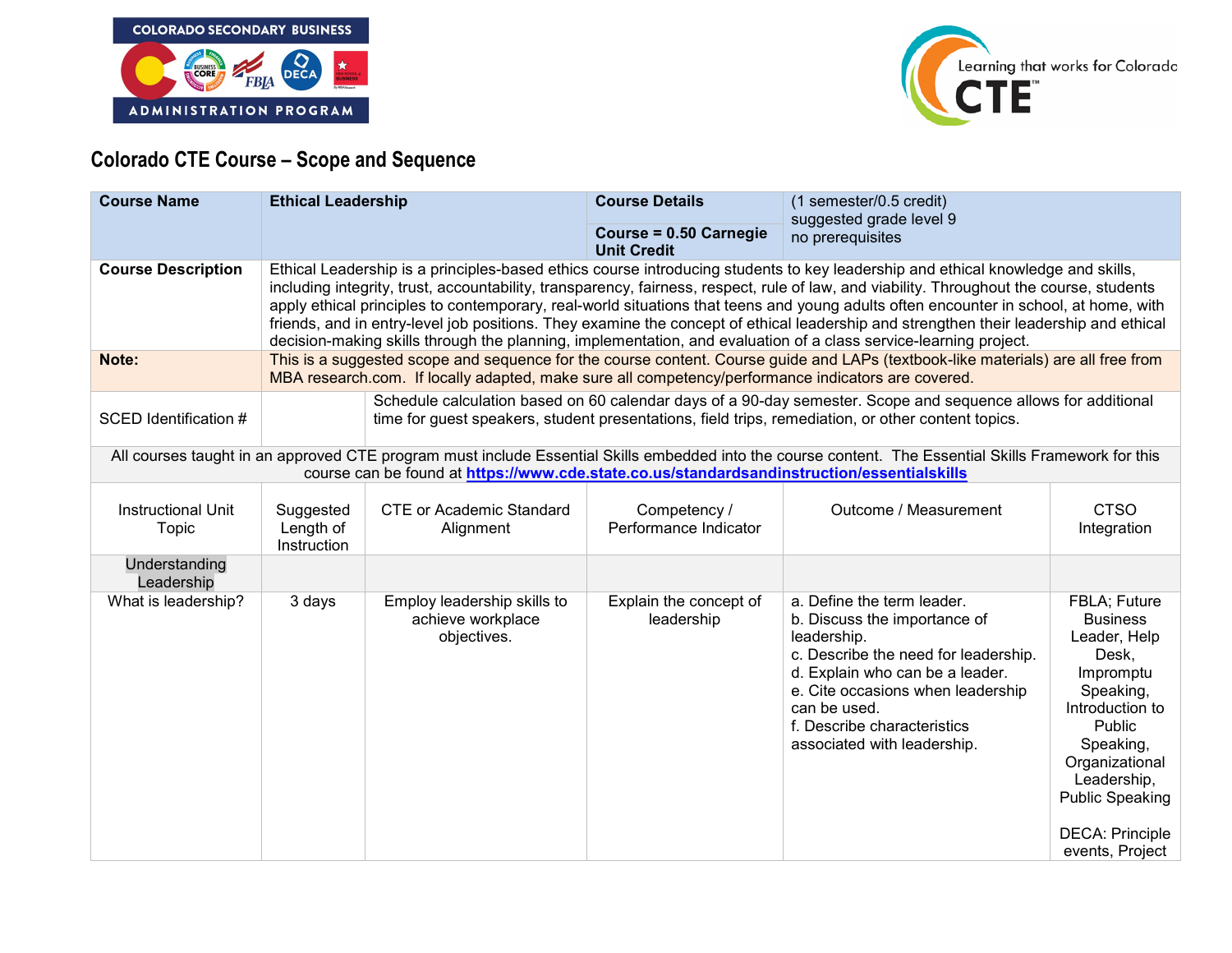



|                                            |        |                                                                                            |                                                  |                                                                                                                                                                                                                                                                                                                                                                                                                                               | Management<br>events                                                                                                                                                                                                                    |
|--------------------------------------------|--------|--------------------------------------------------------------------------------------------|--------------------------------------------------|-----------------------------------------------------------------------------------------------------------------------------------------------------------------------------------------------------------------------------------------------------------------------------------------------------------------------------------------------------------------------------------------------------------------------------------------------|-----------------------------------------------------------------------------------------------------------------------------------------------------------------------------------------------------------------------------------------|
| <b>How do leaders</b><br>relate to others? | 2 days | Foster self-understanding to<br>recognize the impact of<br>personal feelings on<br>others. | Describe the nature of<br>emotional intelligence | a. Define the term emotional<br>intelligence.<br>b Identify components of emotional<br>intelligence.<br>c. Discuss advantages/benefits<br>associated with possessing<br>emotional intelligence.<br>d. Describe the relationship<br>between emotional intelligence and<br>leadership.<br>e. Explain the skills associated with<br>emotional intelligence.                                                                                      | <b>FBLA: Business</b><br><b>Ethics</b><br><b>DECA: Project</b><br>management<br>events                                                                                                                                                  |
| Do you possess<br>leadership abilities?    | 2 days |                                                                                            | Assess personal<br>strengths and<br>weaknesses   | a. Explain the importance of<br>recognizing personal strengths and<br>weaknesses.<br>b. Discuss ways to identify personal<br>strengths and weaknesses.<br>c. Demonstrate procedures for<br>assessing personal strengths and<br>weaknesses.                                                                                                                                                                                                    | <b>DECA: Project</b><br>management<br>events<br>FBLA:<br>Electronic<br>Career Portfolio                                                                                                                                                 |
| <b>Understanding</b><br><b>Ethics</b>      |        |                                                                                            |                                                  |                                                                                                                                                                                                                                                                                                                                                                                                                                               |                                                                                                                                                                                                                                         |
| What is ethics?                            | 3 days | Apply ethics to demonstrate<br>trustworthiness.                                            | Describe the nature of<br>ethics                 | a. Define the following terms: ethics,<br>ethical principles, ethical situation,<br>integrity, trust,<br>accountability,<br>transparency, fairness, respect, rule<br>of law, and viability.<br>b. Discuss the value of following<br>ethical principles consistently.<br>c. Describe the role of ethical<br>principles in decision making.<br>d. Discuss ethical principles that aid<br>in making wise choices and ethical<br>decisions (i.e., | <b>FBLA: Business</b><br>Ethics, Banking<br>& Financial<br>Systems, Global<br>Business,<br>Insurance &<br><b>Risk</b><br>Management,<br>Introduction to<br>Business,<br>Introduction to<br><b>Business</b><br>Procedures,<br>Management |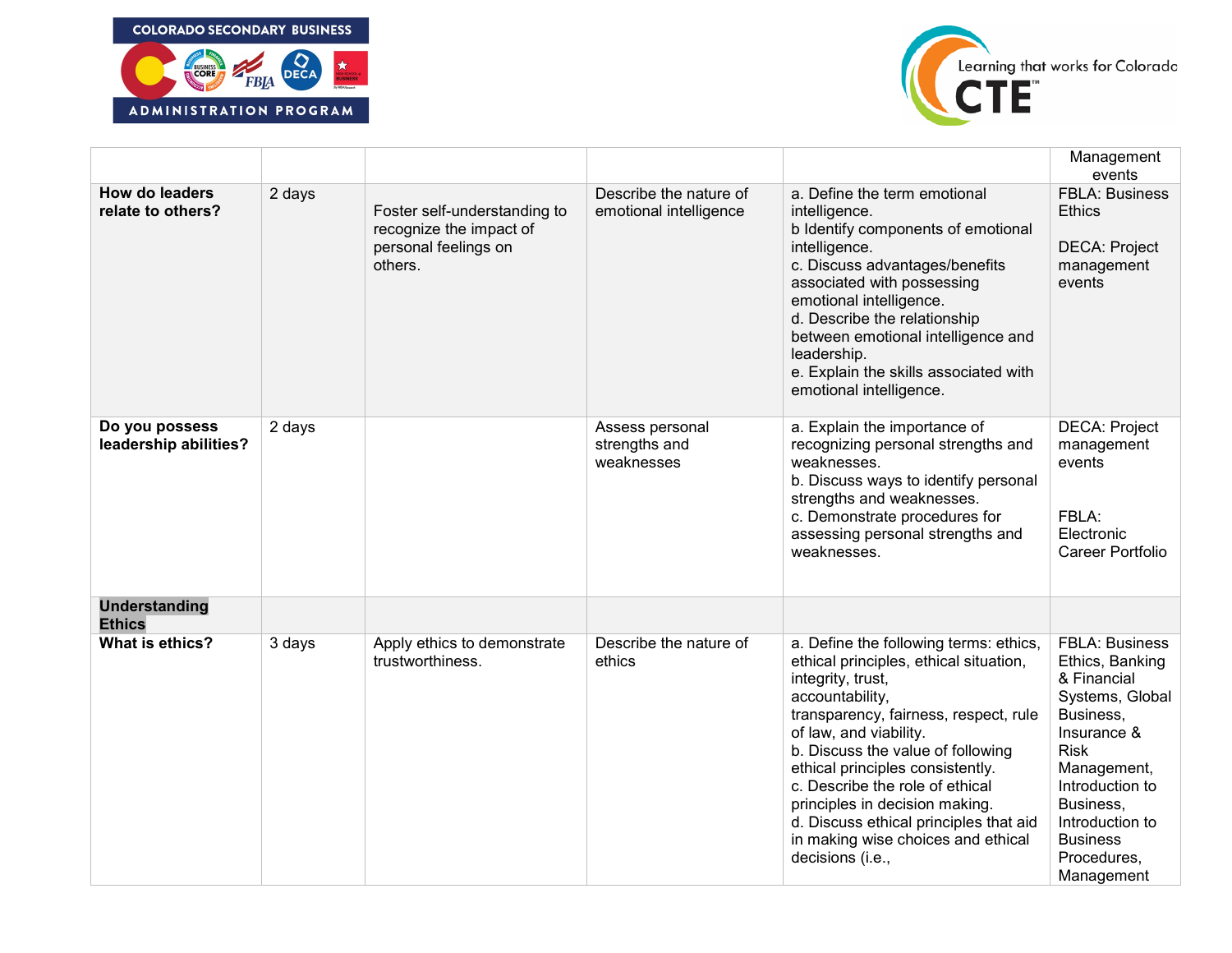



|                                 |         |                                                                                  |                                      | integrity, trust, accountability,<br>transparency, fairness, respect, rule<br>of law, and viability).<br>e. Describe consequences of acting<br>unethically.                                                                                                                                                                                                                       | Decision<br>Making, Sports<br>& Entertainment<br>Management<br>DECA:<br><b>Business law</b><br>and ethics,<br>Human<br>Resources                |
|---------------------------------|---------|----------------------------------------------------------------------------------|--------------------------------------|-----------------------------------------------------------------------------------------------------------------------------------------------------------------------------------------------------------------------------------------------------------------------------------------------------------------------------------------------------------------------------------|-------------------------------------------------------------------------------------------------------------------------------------------------|
| What are ethical<br>principles? | 20 days | Apply ethics to demonstrate<br>trustworthiness.                                  | Demonstrate honesty and<br>integrity | a. Define the following terms:<br>honesty, integrity, cheating,<br>stealing, and ethics.<br>b. Distinguish between honesty and<br>integrity.<br>c. Explain the importance of being<br>honest and showing integrity in the<br>workplace.<br>d. Describe ways to show honesty<br>and integrity.                                                                                     | <b>FBLA: Business</b><br><b>Ethics</b><br>DECA:<br><b>Business law</b><br>and ethics,<br>Human<br><b>Resources</b>                              |
|                                 |         |                                                                                  | Build trust in relationships         | a. Define the term trust.<br>b. Discuss the importance of trust in<br>personal and professional<br>relationships.<br>c. Explain the relationship of trust<br>with other ethical principles (e.g.,<br>integrity,<br>accountability, fairness, etc.).<br>d. Describe characteristics of<br>trustworthy people.<br>e. Demonstrate techniques for<br>building trust in relationships. | <b>FBLA: Business</b><br><b>Ethics</b><br>DECA:<br><b>Business law</b><br>and ethics,<br>Human<br>Resources,<br>project<br>management<br>events |
|                                 |         | Exhibit techniques to manage<br>emotional reactions to people<br>and situations. | Demonstrate responsible<br>behavior  | a. Define the following term:<br>responsible behavior. b. Explain<br>why acting responsibly can be<br>different based on the situation. c.<br>Explain the importance of acting<br>responsibly in a business                                                                                                                                                                       | DECA:<br><b>Business law</b><br>and ethics.<br>Human<br>Resources,<br>Project                                                                   |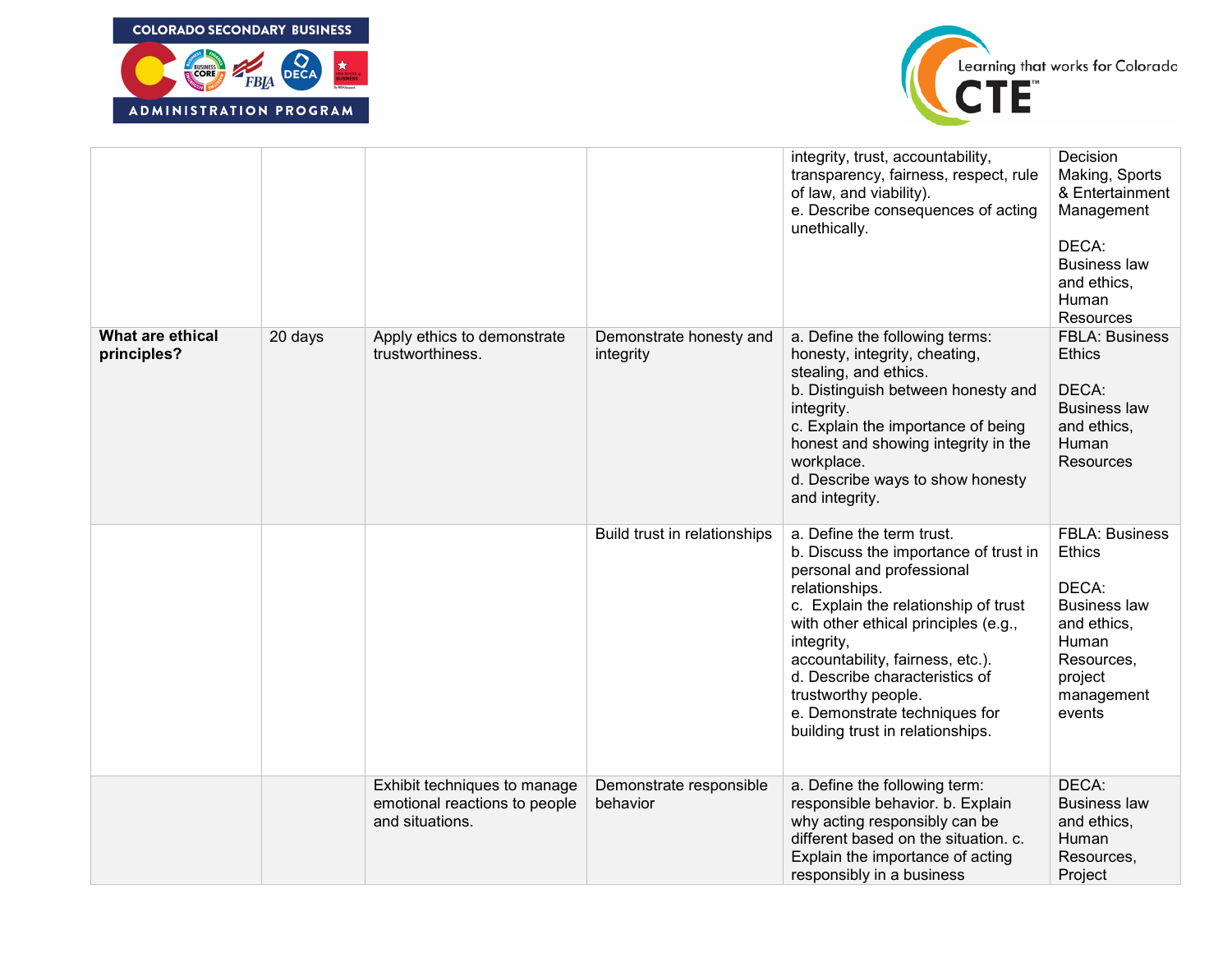



|                                                                                  |                                          | environment. d. Describe specific<br>ways to demonstrate responsible<br>behavior in a business environment.                                                                                                                                                                                                                                                                                                                                            | management<br>events<br><b>FBLA: Business</b><br><b>Ethics</b>                                                                                  |
|----------------------------------------------------------------------------------|------------------------------------------|--------------------------------------------------------------------------------------------------------------------------------------------------------------------------------------------------------------------------------------------------------------------------------------------------------------------------------------------------------------------------------------------------------------------------------------------------------|-------------------------------------------------------------------------------------------------------------------------------------------------|
|                                                                                  | Foster open, honest<br>communication     | a. Define the term transparency.<br>b. Describe characteristics of open,<br>honest communication.<br>c. Explain the role of trust in<br>fostering open, honest<br>communication.<br>d. Discuss benefits of open, honest<br>communication (e.g., strong<br>relationships, increased<br>productivity, etc.).<br>e. Demonstrate techniques for<br>fostering open, honest<br>communication.                                                                | <b>FBLA: Business</b><br><b>Ethics</b><br>DECA:<br><b>Business law</b><br>and ethics,<br>Human<br>Resources,<br>project<br>management<br>events |
|                                                                                  | Demonstrate fairness                     | a. Define the following terms:<br>fairness, consistency, justice, and<br>impartiality.<br>b. Discuss characteristics of<br>individuals who treat others fairly.<br>c. Describe the impact of fairness<br>on interpersonal relationships.<br>d. Explain the role of fairness in<br>decision making.<br>e. Describe the relationship of<br>fairness to respect, honesty, and<br>reliability.<br>f. Demonstrate techniques for<br>treating others fairly. | DECA:<br><b>Business law</b><br>and ethics,<br>Human<br>Resources,<br>project<br>management<br>events<br><b>FBLA: Business</b><br><b>Ethics</b> |
| Exhibit techniques to manage<br>emotional reactions to people<br>and situations. | Treat others with dignity<br>and respect | a. Define the following terms:<br>gender, sexual orientation, physical<br>condition, ethnic heritage,<br>lifestyle, and harassment.                                                                                                                                                                                                                                                                                                                    | <b>FBLA: Business</b><br><b>Ethics</b>                                                                                                          |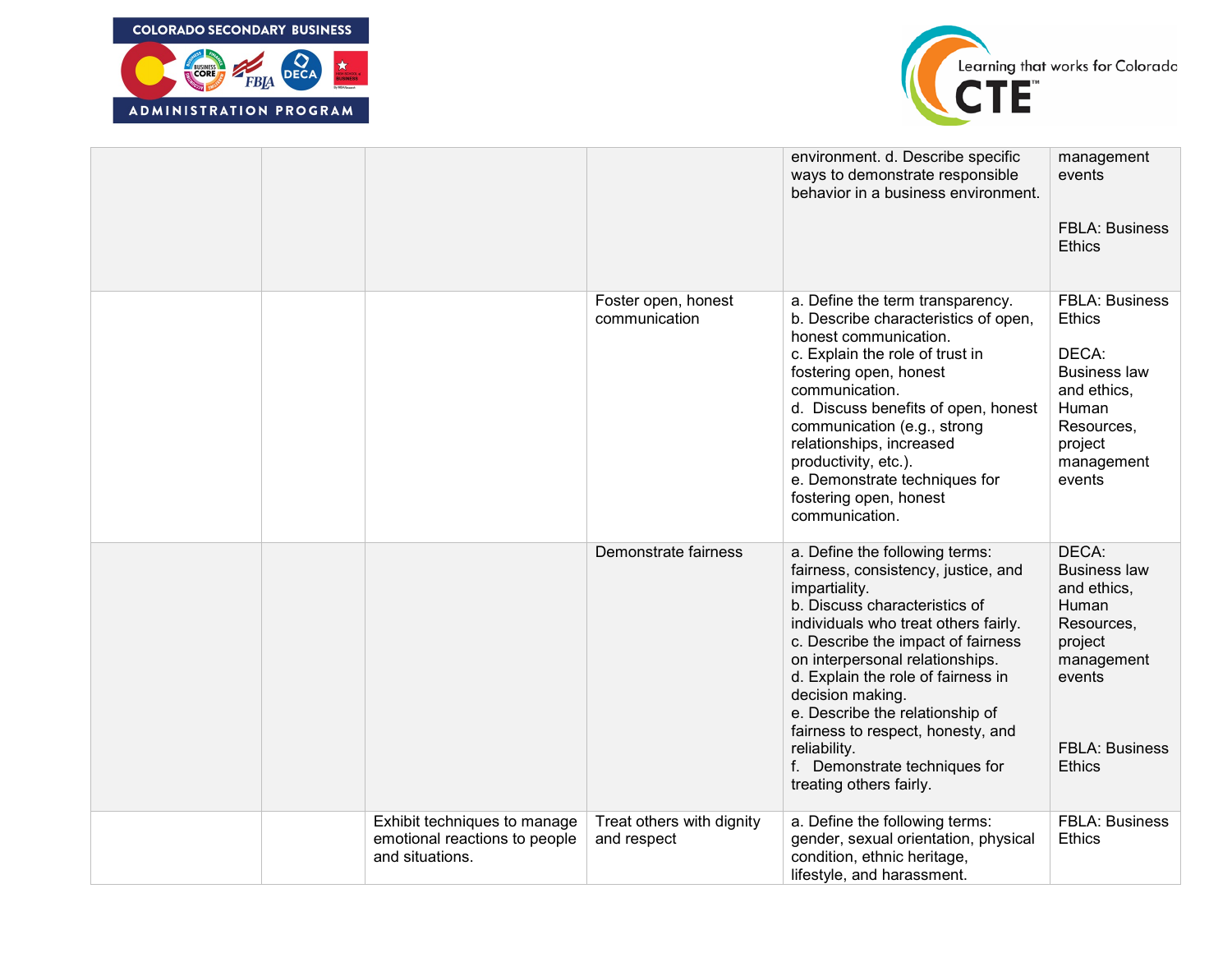



|  | Manage internal and external<br>business relationships to<br>foster positive interactions.                        |                                                                 | b. Describe ways in which people<br>differ.<br>c. Explain the importance of valuing<br>differences.<br>d. Describe ways of treating others<br>with dignity and respect.<br>e. Demonstrate procedures for<br>treating others with dignity and<br>respect.                                                                                                                                                                                                                                                                                                                       | DECA:<br><b>Business law</b><br>and ethics,<br>Human<br>Resources,<br>project<br>management<br>events                                           |
|--|-------------------------------------------------------------------------------------------------------------------|-----------------------------------------------------------------|--------------------------------------------------------------------------------------------------------------------------------------------------------------------------------------------------------------------------------------------------------------------------------------------------------------------------------------------------------------------------------------------------------------------------------------------------------------------------------------------------------------------------------------------------------------------------------|-------------------------------------------------------------------------------------------------------------------------------------------------|
|  | Understand and follow<br>company rules and<br>regulations to maintain<br>employment.                              | Follow rules of conduct                                         | a. Discuss information commonly<br>found in an organization's rules of<br>conduct.<br>b. Describe the relationship among<br>ethics, respect, and rules of<br>conduct.<br>c. Discuss individual and<br>organizational benefits of following<br>rules of conduct.<br>d. Explain possible consequences<br>for violating rules of conduct.<br>e. Demonstrate techniques to follow<br>rules of conduct.                                                                                                                                                                             | <b>FBLA: Business</b><br><b>Ethics</b><br>DECA:<br><b>Business law</b><br>and ethics,<br>Human<br>Resources,<br>project<br>management<br>events |
|  | Acquire foundational<br>knowledge of business laws<br>and regulations to<br>understand their nature and<br>scope. | Comply with the spirit and<br>intent of laws and<br>regulations | a. Define the following terms: laws,<br>regulations, spirit of the law, and<br>letter of the law.<br>b. Explain functions of law (e.g.,<br>social control, dispute resolution,<br>and social change).<br>c. Discuss the levels of U.S. law<br>(i.e., federal, state, local).<br>d. Describe types of law (e.g.,<br>common, civil, criminal,<br>administrative).<br>e. Explain the difference between<br>the letter of the law and the spirit of<br>the law.<br>f. Discuss possible consequences<br>of failing to comply with the spirit<br>and intent of laws and regulations. | DECA:<br><b>Business law</b><br>and ethics,<br>Human<br>Resources<br><b>FBLA: Business</b><br>Ethics,<br><b>Business Law</b>                    |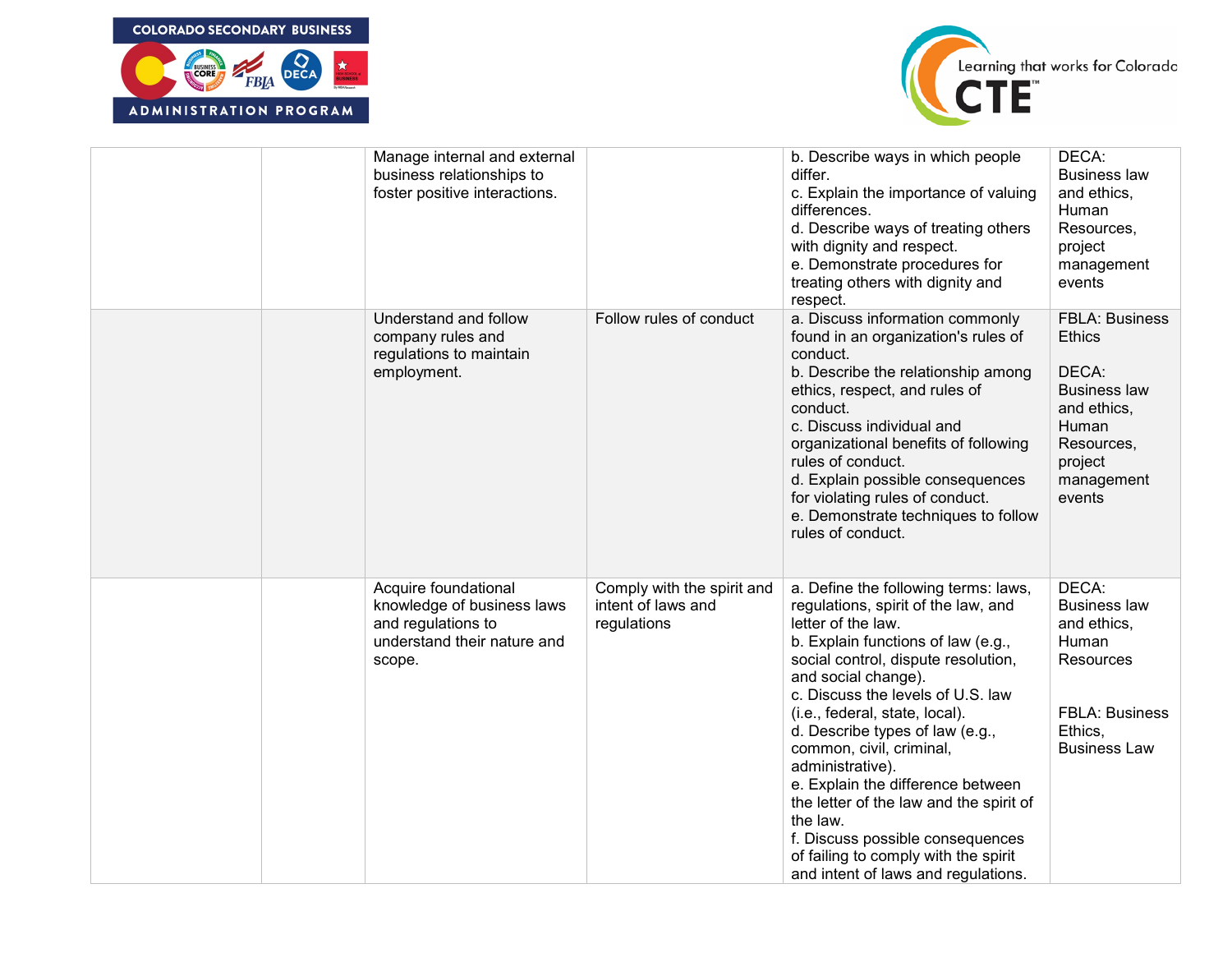



|                                                   |        |                                                                 |                                                              | g. Demonstrate methods for<br>complying with the spirit and intent<br>of laws and regulations.                                                                                                                                                                                                                                                                                                                                                                                                                                                     |                                                                                                                                                                                               |
|---------------------------------------------------|--------|-----------------------------------------------------------------|--------------------------------------------------------------|----------------------------------------------------------------------------------------------------------------------------------------------------------------------------------------------------------------------------------------------------------------------------------------------------------------------------------------------------------------------------------------------------------------------------------------------------------------------------------------------------------------------------------------------------|-----------------------------------------------------------------------------------------------------------------------------------------------------------------------------------------------|
|                                                   |        |                                                                 | Assess long-term value<br>and impact of actions on<br>others | a. Explain how actions create both<br>positive and negative<br>consequences.<br>b. Discuss how choices and actions<br>can affect other people.<br>c. Explain the difference between<br>short-term and long-term<br>consequences.<br>d. Describe benefits of assessing<br>the long-term value and impact of<br>actions on others.<br>e. Describe the consequences of<br>failing to assess the long-term value<br>and impact of actions on others.<br>f. Demonstrate techniques to<br>assess the long-term value and<br>impact of actions on others. | DECA:<br><b>Business law</b><br>and ethics,<br>Human<br><b>Resources</b><br><b>FBLA: Business</b><br>Ethics,<br>Management<br>Decision<br>Making,<br>Insurance &<br><b>Risk</b><br>Management |
| Do you behave<br>ethically?                       | 2 days |                                                                 | Assess personal behavior<br>and values                       | a. Explain the relationship between<br>values and behavior.<br>b. Discuss benefits of assessing<br>and understanding one's personal<br>behavior and values.<br>c. Demonstrate techniques for<br>assessing personal behavior and<br>values.                                                                                                                                                                                                                                                                                                         | <b>FBLA: Business</b><br><b>Ethics</b><br>DECA:<br><b>Business law</b><br>and ethics,<br>Human<br>Resources,<br>Project<br>management<br>events                                               |
| <b>Understanding</b><br><b>Ethical Leadership</b> |        |                                                                 |                                                              |                                                                                                                                                                                                                                                                                                                                                                                                                                                                                                                                                    |                                                                                                                                                                                               |
| What is ethical<br>leadership?                    | 3 days | Employ leadership skills to<br>achieve workplace<br>objectives. | Explain the nature of<br>ethical leadership                  | a. Define the following terms: ethical<br>leadership, altruism, persistence.<br>b. Explain the role of ethical<br>leadership in groups/organizations.<br>c. Describe benefits of ethical<br>leadership (e.g., increased personal                                                                                                                                                                                                                                                                                                                   | <b>FBLA: Business</b><br>Ethics,<br>Organizational<br>Leadership                                                                                                                              |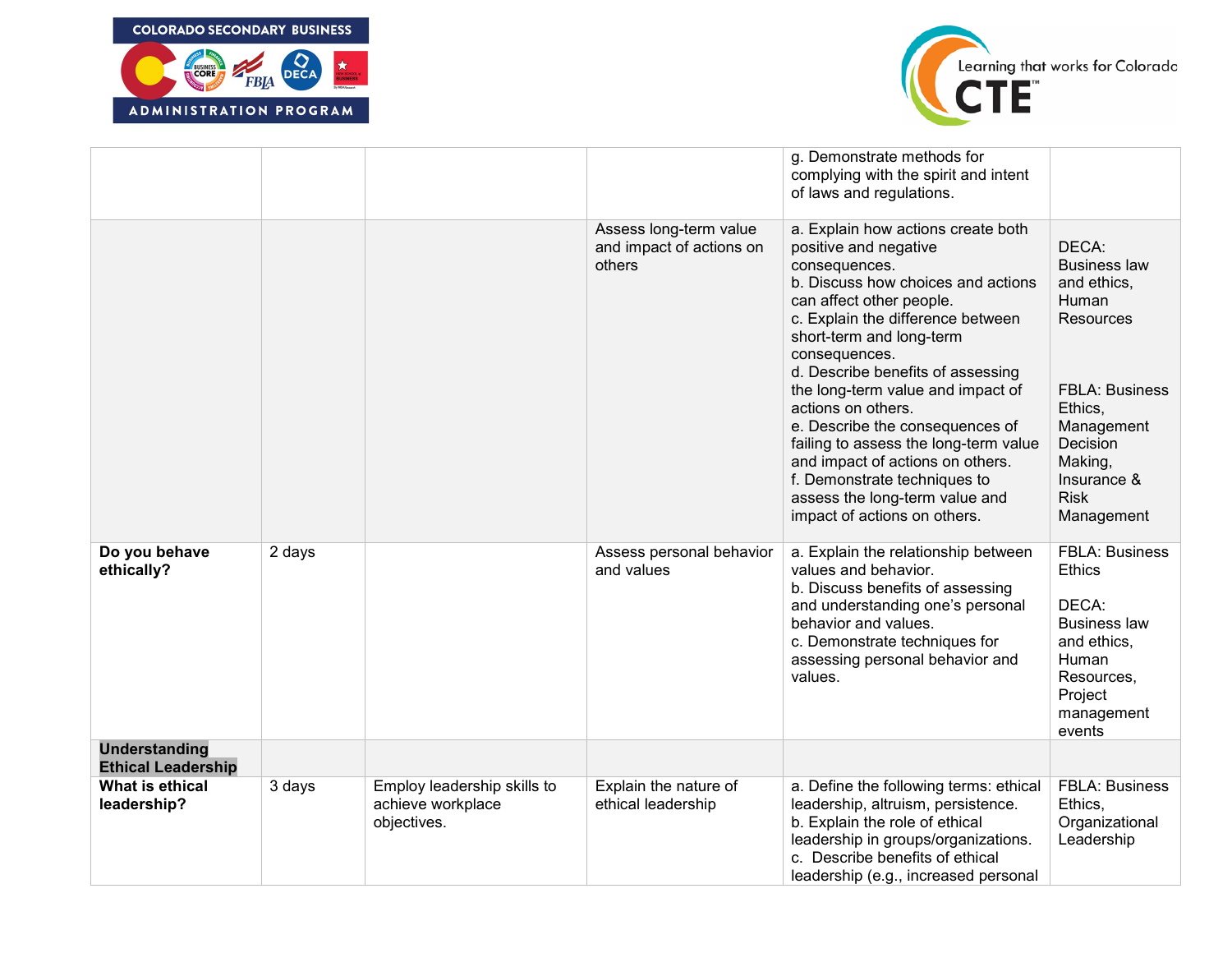



|                                                   |         |                                                                 |                                                    | well-being, greater cooperation and<br>teamwork, increased organizational<br>success).<br>d. Discuss qualities that ethical<br>leaders possess (e.g., respect,<br>trustworthiness, responsibility,<br>altruism, fairness, transparency,<br>honesty, integrity, consistency,<br>patience, persistence).<br>e. Describe ethical dilemmas<br>commonly encountered by leaders.                                                                                       | DECA:<br><b>Business law</b><br>and ethics.<br>Human<br>Resources,<br>Project<br>management<br>events |
|---------------------------------------------------|---------|-----------------------------------------------------------------|----------------------------------------------------|------------------------------------------------------------------------------------------------------------------------------------------------------------------------------------------------------------------------------------------------------------------------------------------------------------------------------------------------------------------------------------------------------------------------------------------------------------------|-------------------------------------------------------------------------------------------------------|
| How can you<br>demonstrate ethical<br>leadership? | 25 days | Employ leadership skills to<br>achieve workplace<br>objectives. | Determine personal<br>vision                       | a. Define the term personal vision.<br>b. Distinguish between a vision and<br>a goal.<br>c. Explain the purpose of<br>determining a personal vision.<br>d. Identify criteria used for<br>determining a vision.<br>e. Describe techniques that can be<br>used to determine a vision.<br>f. Demonstrate procedures for<br>determining a vision.                                                                                                                    | DECA:<br><b>Business law</b><br>and ethics,<br>Human<br>Resources,<br>Project<br>management<br>events |
|                                                   |         |                                                                 | Enlist others in working<br>toward a shared vision | a. Define the term, shared vision.<br>b. Distinguish between a shared<br>vision and a shared goal.<br>c. Explain how having a shared<br>vision affects an organization.<br>d. Describe behaviors that are<br>associated with working toward a<br>shared vision.<br>e. Discuss techniques that can be<br>used to enlist others in working<br>towards a shared vision.<br>f. Demonstrate procedures for<br>enlisting others in working towards<br>a shared vision. | DECA:<br><b>Business law</b><br>and ethics,<br>Human<br>Resources,<br>Project<br>management<br>events |
|                                                   |         |                                                                 | Show empathy for others                            | a. Define the following terms:<br>empathy and sympathy.<br>b. Distinguish between empathy<br>and sympathy.                                                                                                                                                                                                                                                                                                                                                       | DECA:<br><b>Business law</b><br>and ethics,<br>Human                                                  |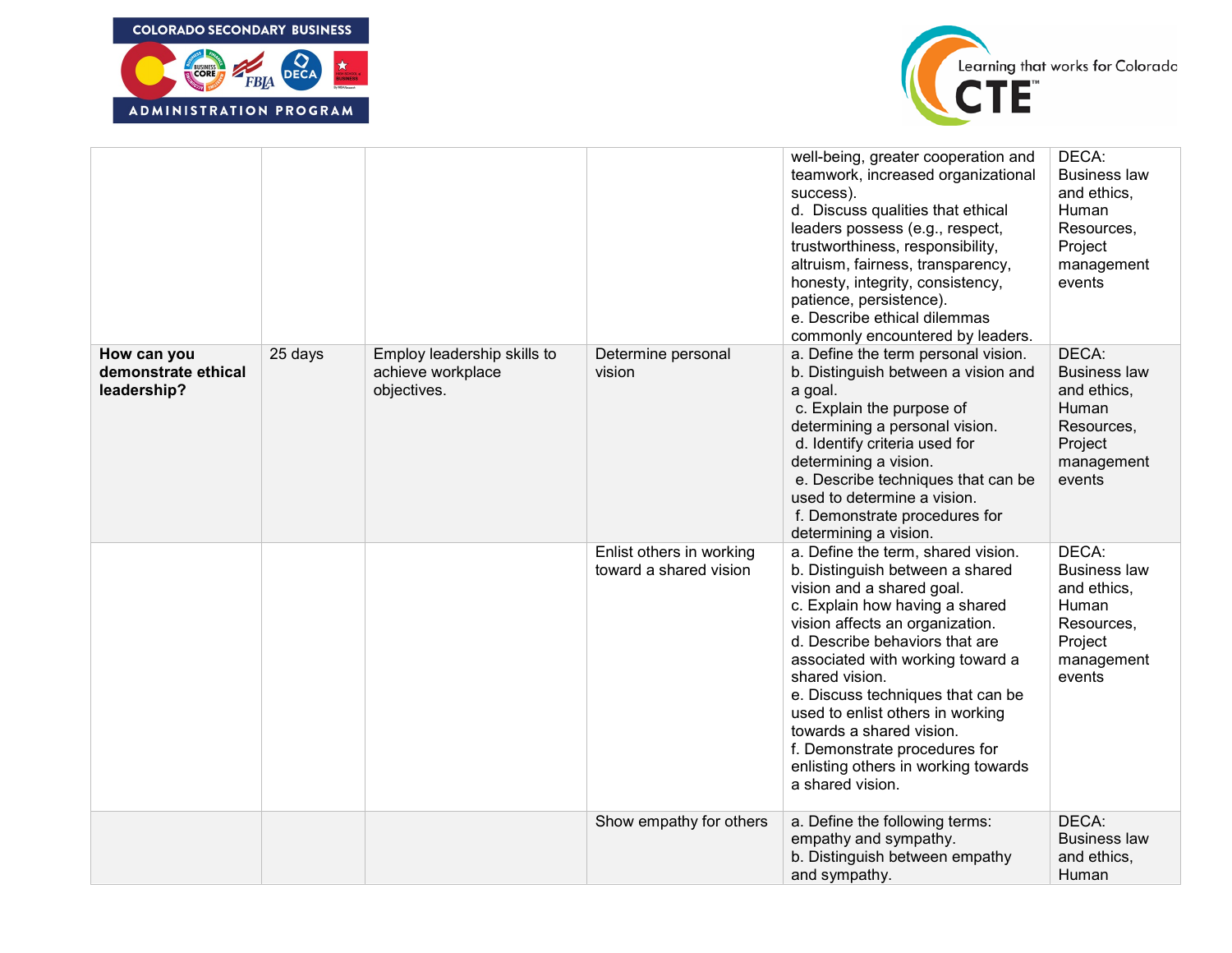



|  |                                                                       |                                                   | c. Explain how empathy is<br>developed.<br>d. Describe benefits of showing<br>empathy.<br>e. Demonstrate ways to show<br>empathy.                                                                                                                                                                                     | Resources,<br>Project<br>management<br>events                                                                                                                                                                                                                                                                                      |
|--|-----------------------------------------------------------------------|---------------------------------------------------|-----------------------------------------------------------------------------------------------------------------------------------------------------------------------------------------------------------------------------------------------------------------------------------------------------------------------|------------------------------------------------------------------------------------------------------------------------------------------------------------------------------------------------------------------------------------------------------------------------------------------------------------------------------------|
|  | Use communication skills to<br>foster open, honest<br>communications. | Explain the nature of<br>effective communications | a. Explain the importance of<br>effective communication.<br>b. Identify important types of<br>communication.<br>c. Identify characteristics of effective<br>communication.<br>d. Identify barriers to effective<br>communication.<br>e. Describe techniques for<br>overcoming barriers to effective<br>communication. | <b>FBLA: Business</b><br>Communication,<br>Introduction to<br><b>Business</b><br>Communication,<br>Introduction to<br><b>Business</b><br>Procedures,<br>Management<br>Decision<br>Making,<br>Organizational<br>Leadership<br>DECA:<br><b>Business law</b><br>and ethics,<br>Human<br>Resources,<br>Project<br>management<br>events |
|  |                                                                       | Demonstrate active<br>listening skills            | a. Distinguish between active and<br>passive listening.<br>b. List reasons that you choose to<br>listen to others.<br>c. Identify rewards associated with<br>listening to others.<br>d. Describe the importance of<br>listening to others.<br>e. Discuss barriers to effective<br>listening.                          |                                                                                                                                                                                                                                                                                                                                    |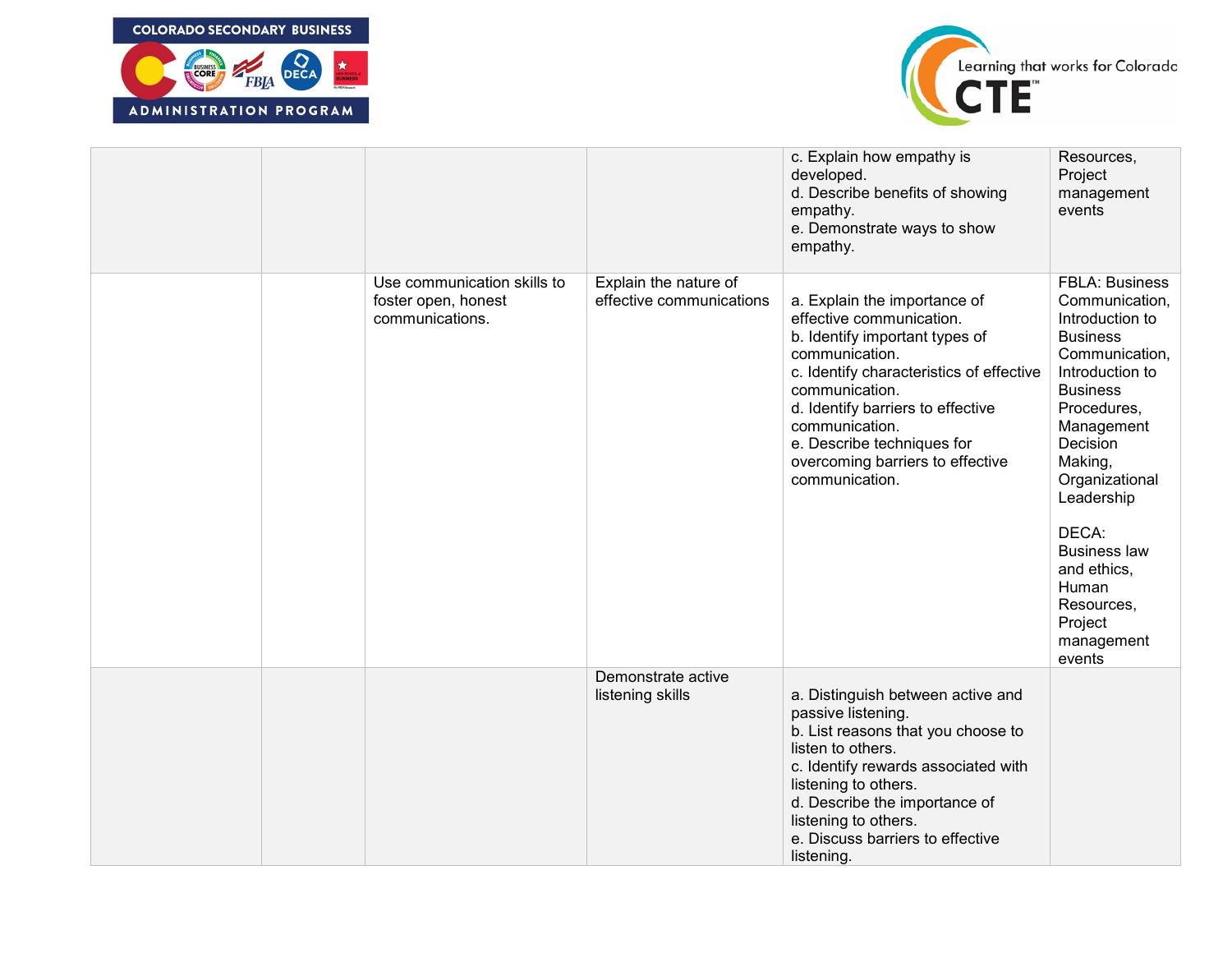



|  |                                                                                                                      |                                                              | f. Explain the elements of effective<br>listening.<br>g. Discuss guidelines for effective<br>listening.<br>h. Practice active listening.                                                                                                                                                                                                                                                                                              |                                                       |
|--|----------------------------------------------------------------------------------------------------------------------|--------------------------------------------------------------|---------------------------------------------------------------------------------------------------------------------------------------------------------------------------------------------------------------------------------------------------------------------------------------------------------------------------------------------------------------------------------------------------------------------------------------|-------------------------------------------------------|
|  | Acquire self-development<br>skills to enhance<br>relationships and improve<br>efficiency<br>in the work environment. | Set personal goals                                           | a. Define the following terms: goals,<br>short-term goals, and long-term<br>goals.<br>b. Distinguish between short- and<br>long-term goals.<br>c. Describe benefits of setting goals.<br>d. Identify types of goals.<br>e. Describe steps for setting goals.<br>f. Demonstrate how to set personal<br>goals.                                                                                                                          | FBLA:<br>Electronic<br>Career Portfolio               |
|  |                                                                                                                      | Recognize and overcome<br>personal biases and<br>stereotypes | a. Define the following terms:<br>discrimination, prejudice, bias, and<br>stereotype.<br>b. Recognize factors that are<br>important to consider when judging<br>others.<br>c. Identify situations in which<br>discrimination exists.<br>d. Describe the consequences of<br>discrimination.<br>e. Explain how federal laws protect<br>against discrimination.<br>f. Describe steps for identifying<br>personal biases and stereotypes. |                                                       |
|  |                                                                                                                      | Exhibit cultural sensitivity                                 | a. Explain why people need to value<br>diversity.<br>b. Discuss ways to exhibit diversity<br>valuing.<br>c. Explain how a person's frame of<br>reference influences her/his<br>behavior and attitudes.<br>d. Describe causes of cultural<br>insensitivity.                                                                                                                                                                            | FBLA: Global<br>Business,<br><b>Political Science</b> |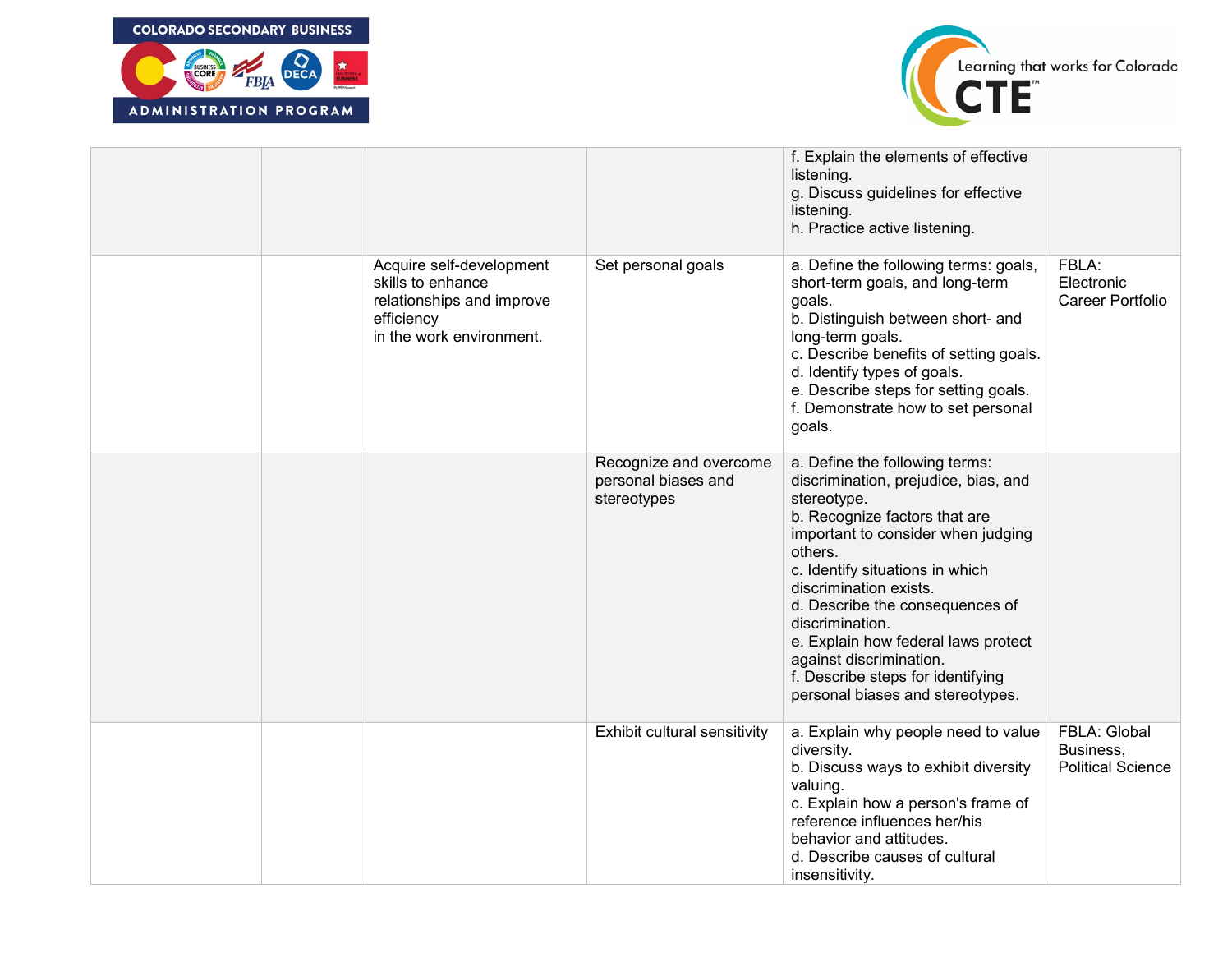



|  |                                                 |                                              | e. Discuss issues associated with<br>cultural sensitivity (e.g., etiquette,<br>protocol, communication styles,<br>negotiation approaches, etc.).<br>f. Explain how cultural sensitivity<br>can be acquired.<br>g. Demonstrate how to exhibit<br>cultural sensitivity.                                                                               |                                                                                                                    |
|--|-------------------------------------------------|----------------------------------------------|-----------------------------------------------------------------------------------------------------------------------------------------------------------------------------------------------------------------------------------------------------------------------------------------------------------------------------------------------------|--------------------------------------------------------------------------------------------------------------------|
|  | Apply ethics to demonstrate<br>trustworthiness. | Explain reasons for<br>ethical dilemmas      | a. Define the following terms:<br>dilemma and ethical dilemma.<br>b. Distinguish between ordinary<br>dilemmas and ethical dilemmas.<br>c. Identify common causes of<br>ethical dilemmas (e.g., pressure<br>from others, desire to prove<br>yourself, conflicting values, greed,<br>bad role models, lack of<br>consequences).                       | <b>FBLA: Business</b><br><b>Ethics</b><br>DECA:<br><b>Business law</b><br>and ethics,<br>Human<br><b>Resources</b> |
|  |                                                 | Recognize and respond<br>to ethical dilemmas | a. Define the term ethical dilemma.<br>b. Discuss characteristics of ethical<br>dilemmas.<br>c. Explain reasons to recognize and<br>respond to ethical dilemmas.<br>d. Discuss things to consider when<br>determining if a problem is an<br>ethical dilemma.<br>e. Demonstrate techniques for<br>recognizing and responding to<br>ethical dilemmas. | <b>FBLA: Business</b><br><b>Ethics</b><br>DECA:<br><b>Business law</b><br>and ethics,<br>Human<br>Resources        |
|  |                                                 | Develop an achievement<br>orientation        | a. Describe standards of excellence<br>involved in an achievement<br>orientation (e.g., competitiveness,<br>improvement, results, trying<br>something new).<br>b. Discuss behaviors associated<br>with achievement orientation.                                                                                                                     |                                                                                                                    |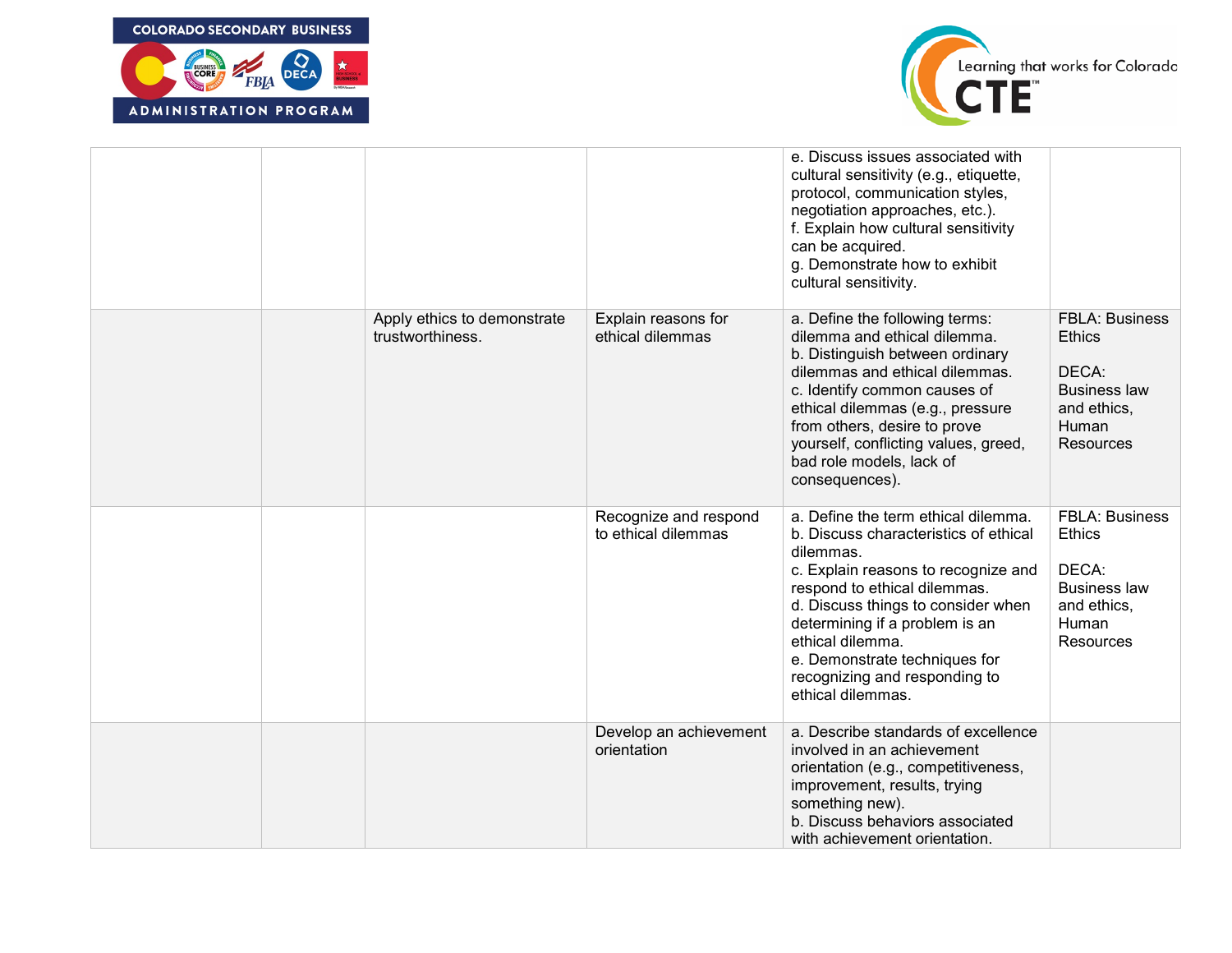



|                                                           |         |                                                                                 |                        | c. Explain the relationship between<br>leadership and achievement<br>orientation.<br>d. Discuss possible results of high<br>achievement orientation.<br>e. Demonstrate procedures for<br>developing an achievement<br>orientation.                                                                                                                         |                                                                                           |
|-----------------------------------------------------------|---------|---------------------------------------------------------------------------------|------------------------|------------------------------------------------------------------------------------------------------------------------------------------------------------------------------------------------------------------------------------------------------------------------------------------------------------------------------------------------------------|-------------------------------------------------------------------------------------------|
|                                                           |         |                                                                                 | Model ethical behavior | a. Explain the importance of<br>modeling ethical behavior.<br>b. Discuss the role of consistency in<br>effectively modeling ethical<br>behavior.<br>c. Describe the need for<br>communication when modeling<br>ethical behavior.<br>d. Explain techniques for modeling<br>ethical behavior.<br>e. Demonstrate techniques for<br>modeling ethical behavior. | <b>FBLA: Business</b><br><b>Ethics</b>                                                    |
| <b>Getting Started with</b><br>the Project                |         |                                                                                 |                        |                                                                                                                                                                                                                                                                                                                                                            |                                                                                           |
| What planning is<br>needed to lead to<br>project success? | 10 days | Utilize project-management<br>skills to improve workflow<br>and minimize costs. | Plan project           | a. Explain the importance of<br>planning projects.<br>b. Identify factors that impact project<br>planning.<br>c. Describe project-planning tools.<br>d. Explain procedures for<br>developing a project plan.<br>e. Demonstrate how to develop a<br>project plan.                                                                                           | FBLA: Any<br>presentation<br>event<br><b>DECA: Project</b><br>Management<br>events        |
|                                                           |         | Utilize critical-thinking skills to<br>determine best<br>options/outcomes.      | Make decisions         | a. Define the term decision-making.<br>b. Distinguish between decision-<br>making and problem solving.<br>c. Describe the need/importance of<br>decision-making in everyday life.<br>d. Identify decision-making styles.<br>e. Describe factors that influence<br>decision-making.                                                                         | FBLA:<br>Management<br>Decision<br>Making<br><b>DECA: Project</b><br>Management<br>events |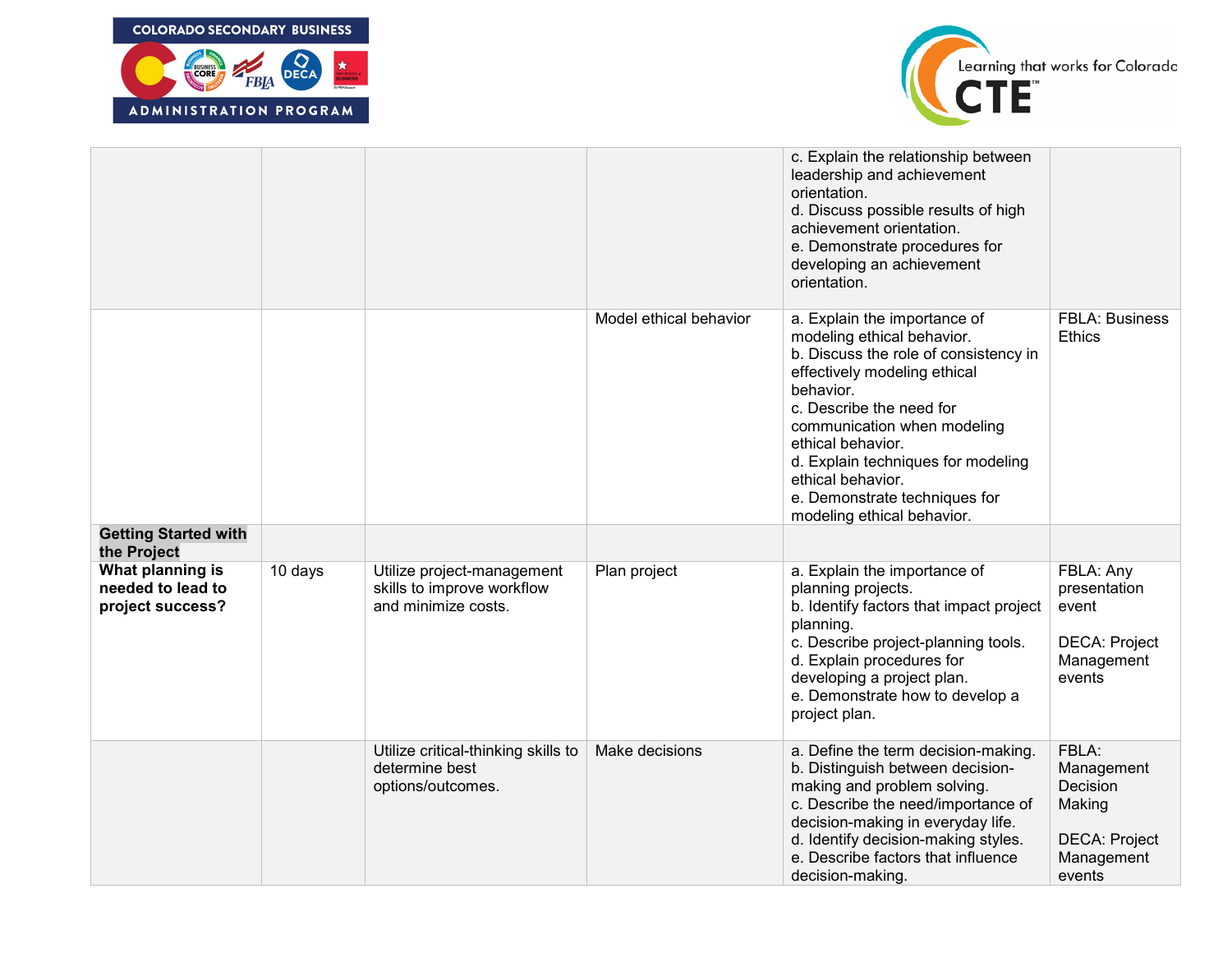



|  |                                                  | f. Explain the importance of using<br>an organized decision-making<br>process.<br>g. Demonstrate decision-making.                                                                                                                                                                                                                                                                                                                                                                                                                                                                                                                                 |                                                                                        |
|--|--------------------------------------------------|---------------------------------------------------------------------------------------------------------------------------------------------------------------------------------------------------------------------------------------------------------------------------------------------------------------------------------------------------------------------------------------------------------------------------------------------------------------------------------------------------------------------------------------------------------------------------------------------------------------------------------------------------|----------------------------------------------------------------------------------------|
|  | Take responsibility for<br>decisions and actions | a. Explain the benefits of taking<br>responsibility for decisions and<br>actions.<br>b. Describe negative consequences<br>of failing to accept responsibility for<br>decisions and actions.<br>c. Identify behaviors and traits<br>needed to accept responsibility for<br>decisions and actions.<br>d. Identify steps in accepting<br>responsibility for decisions and<br>actions.<br>e. Demonstrate processes used to<br>take responsibility for decisions and<br>actions.                                                                                                                                                                       | FBLA: Any<br>competitive<br>event<br><b>DECA: Project</b><br>Management<br>events      |
|  | Assess risks of personal<br>decisions            | a. Define the term risk.<br>b. Explain the importance of<br>assessing risks when making<br>personal decisions.<br>c. Identify types of risks that<br>individuals may face as a result of<br>personal decisions (e.g.,<br>human, operational, reputational,<br>financial, etc.).<br>d. Discuss factors impacting risk<br>assessments (e.g., perception,<br>emotions, known information,<br>$etc.$ ).<br>e. Describe factors to consider<br>when assessing risks (e.g., time,<br>probability, magnitude, cost vs.<br>benefit, physical distance, personal<br>distance, etc.).<br>f. Identify steps in assessing the<br>risks of personal decisions. | FBLA:<br>Insurance &<br><b>Risk</b><br>Management,<br>Management<br>Decision<br>Making |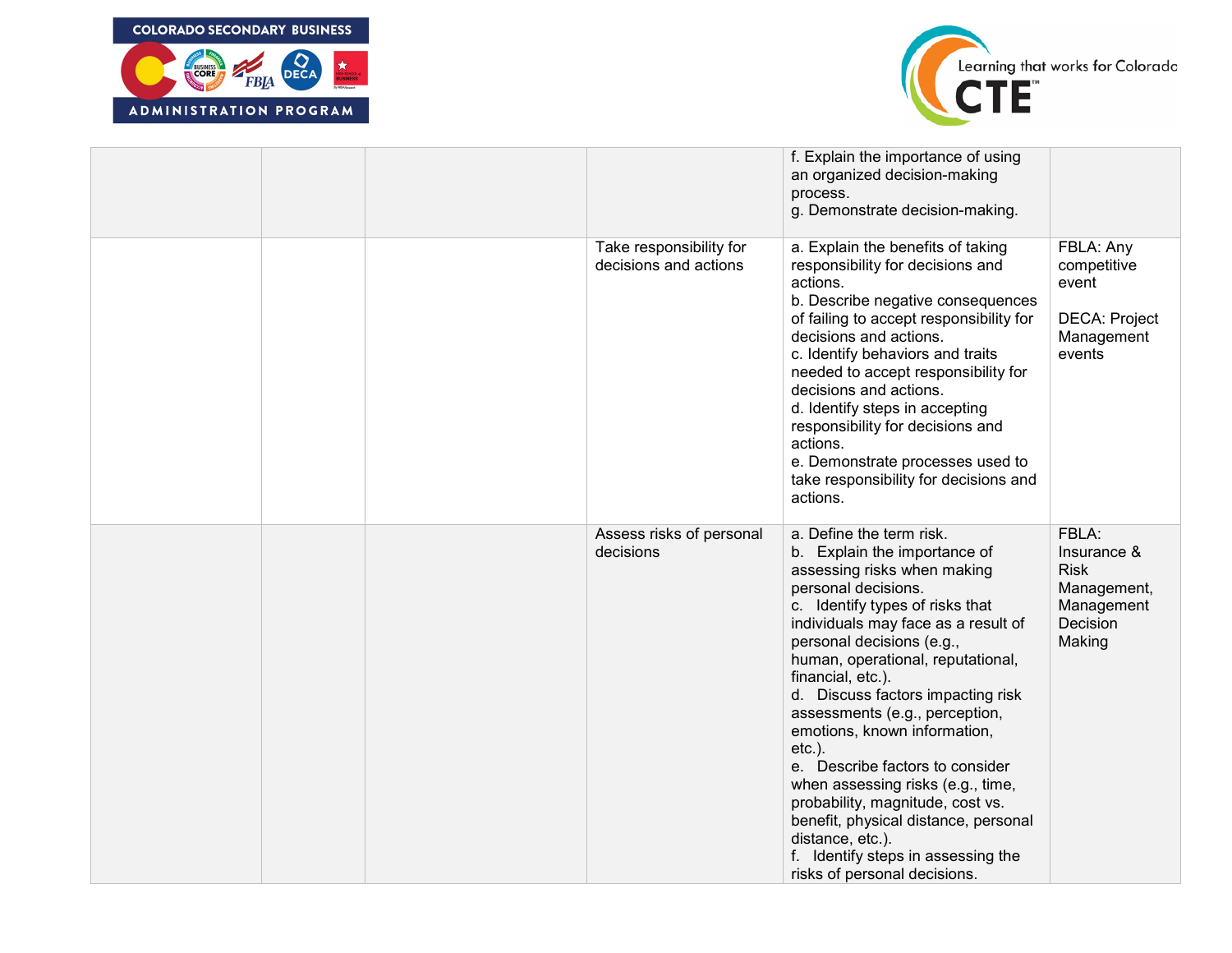



|                                                                                                                     |         |                                                                                 |                                                 | g. Demonstrate processes used to<br>assess risks of personal decision                                                                                                                                                                                                                                                                                                                                                                                                                                                                                     |                                                                                                                                                                                                                             |
|---------------------------------------------------------------------------------------------------------------------|---------|---------------------------------------------------------------------------------|-------------------------------------------------|-----------------------------------------------------------------------------------------------------------------------------------------------------------------------------------------------------------------------------------------------------------------------------------------------------------------------------------------------------------------------------------------------------------------------------------------------------------------------------------------------------------------------------------------------------------|-----------------------------------------------------------------------------------------------------------------------------------------------------------------------------------------------------------------------------|
| Implementing the                                                                                                    |         | Implement teamwork<br>techniques to accomplish<br>goals.                        | Participate as a team<br>member                 | a. Define the terms: teamwork,<br>team, committee, standing<br>committee, short-term committee,<br>quality circles, project teams, and<br>work teams.<br>b. Distinguish between teams and<br>groups.<br>c. Identify types of teams used by<br>businesses.<br>d. Explain the importance of teams.<br>e. Describe what it means to be a<br>team member.<br>f. Explain guidelines for being a<br>good team member.<br>g. Demonstrate guidelines for being<br>a good team member.                                                                             | FBLA: Any team<br>event,<br>Introduction to<br>Business,<br>Introduction to<br><b>Business</b><br>Procedures,<br>Management<br>Decision<br>Making,<br>Organizational<br>Leadership<br>DECA: Project<br>Management<br>events |
| <b>Project</b>                                                                                                      |         |                                                                                 |                                                 |                                                                                                                                                                                                                                                                                                                                                                                                                                                                                                                                                           |                                                                                                                                                                                                                             |
| <b>What leadership</b><br>skills and project<br>management skills<br>will be needed to<br>carry out the<br>project? | 10 days | Utilize project-management<br>skills to improve workflow<br>and minimize costs. | Monitor projects and take<br>corrective actions | a. Explain the importance of<br>monitoring projects and taking<br>corrective actions when necessary.<br>b. Identify things to monitor in a<br>project (e.g., progress, quality of<br>work, communication, budget, etc.).<br>c. Explain methods for monitoring<br>projects (e.g., group meetings,<br>emails, status reports).<br>d. Explain corrective measures that<br>can be taken when projects are off<br>track (e.g., reassign tasks, modify<br>schedules, reassess goals).<br>e. Demonstrate how to monitor<br>projects and take corrective actions. | FBLA: Any<br>project or<br>presentation<br>event<br><b>DECA: Project</b><br>Management<br>events                                                                                                                            |
|                                                                                                                     |         |                                                                                 | Foster positive working<br>relationships        | a. Define the following terms:<br>human relations, interdependence,<br>defeatist attitude, inferior                                                                                                                                                                                                                                                                                                                                                                                                                                                       | FBLA:<br>Entrepreneurshi<br>p, Introduction                                                                                                                                                                                 |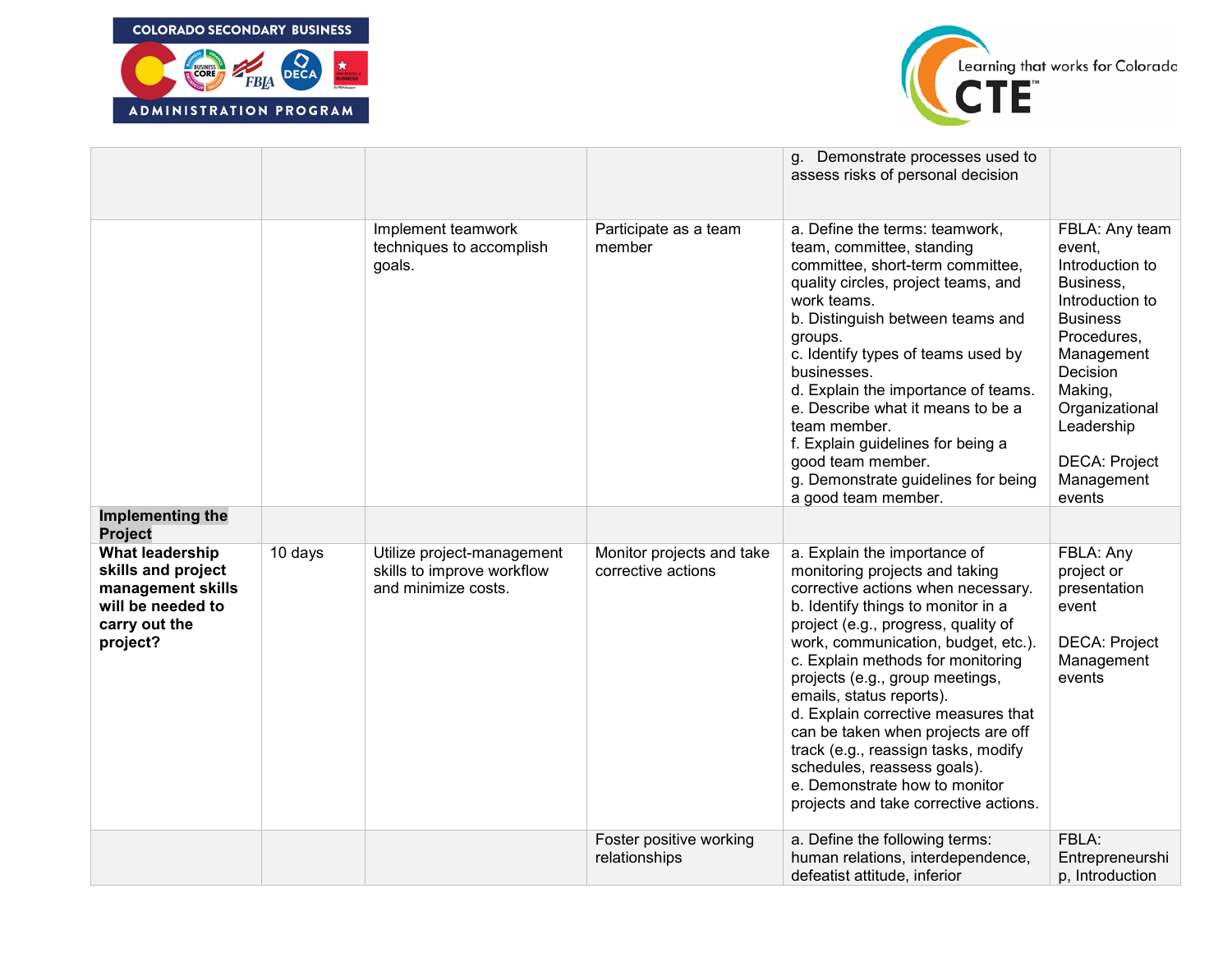



|  |                                                                            |                                        | attitude,<br>superior attitude, mature attitude,<br>authoritarian leaders, democratic<br>leaders, and laissez-faire leaders.<br>b. Explain how human relationships<br>are significant aspects of our daily<br>lives.<br>c. Describe the importance of<br>effective human relations at work.<br>d. Identify skills needed to develop<br>effective relationships.<br>e. Discuss the significance of<br>interdependence among workers.<br>f. Describe attitudes that are<br>common among workers.<br>g. Describe leadership styles.<br>h. Explain actions employees<br>should take to establish effective<br>working relationships with each<br>leadership style. | to Business<br>Procedures,<br>Organizational<br>Leadership<br><b>DECA: Project</b><br>Management<br>events |
|--|----------------------------------------------------------------------------|----------------------------------------|----------------------------------------------------------------------------------------------------------------------------------------------------------------------------------------------------------------------------------------------------------------------------------------------------------------------------------------------------------------------------------------------------------------------------------------------------------------------------------------------------------------------------------------------------------------------------------------------------------------------------------------------------------------|------------------------------------------------------------------------------------------------------------|
|  |                                                                            | Inspire others                         | a. Define the term inspiration.<br>b. Explain the impact that inspiration<br>has on others.<br>c. Discuss the personal benefits of<br>serving as an inspiration for others.<br>d. Describe methods to inspire<br>others (e.g., be a good role model,<br>encourage others, be<br>enthusiastic, earn trust, offer<br>constructive criticism, treat<br>everyone equally, etc.).<br>e. Demonstrate methods to inspire<br>others.                                                                                                                                                                                                                                   | <b>DECA: Project</b><br>Management<br>events                                                               |
|  | Utilize critical-thinking skills to<br>determine best<br>options/outcomes. | Demonstrate problem-<br>solving skills | a. Define the term problem solving.<br>b. Identify situations in which<br>problem-solving skills are needed.<br>c. Explain the importance of<br>problem solving at work, in the<br>community, and in personal life.                                                                                                                                                                                                                                                                                                                                                                                                                                            | FBLA: Any<br>competitive<br>event<br>DECA:<br>Individual series<br>events, team                            |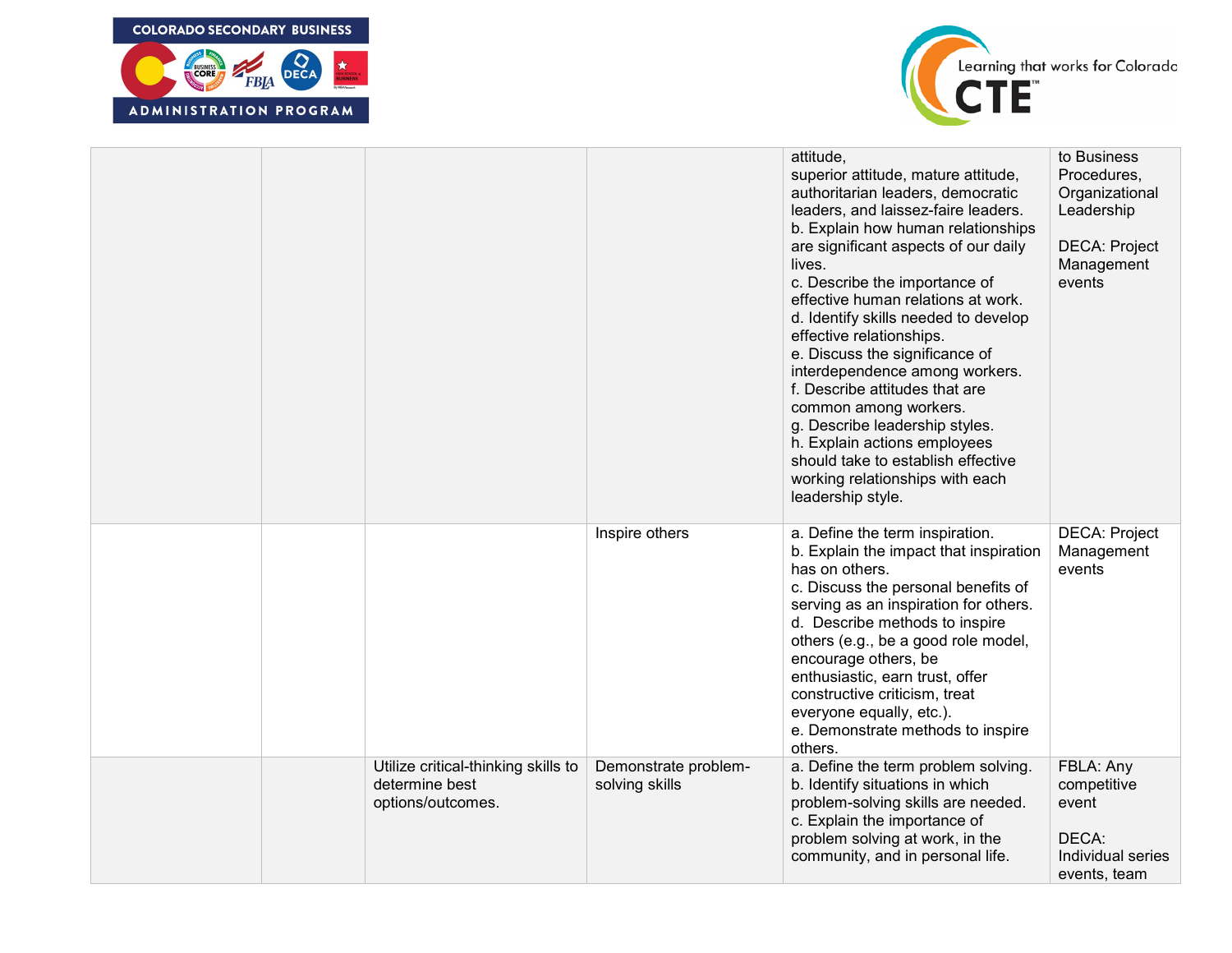



|                                                         |        |                                                 |                                                       | d. Explain process/procedures for<br>problem solving.<br>e. Demonstrate process/procedures<br>for problem solving.                                                                                                                                                                                                                                                                                                                                                                     | decision making<br>events, project<br>management<br>events                 |
|---------------------------------------------------------|--------|-------------------------------------------------|-------------------------------------------------------|----------------------------------------------------------------------------------------------------------------------------------------------------------------------------------------------------------------------------------------------------------------------------------------------------------------------------------------------------------------------------------------------------------------------------------------------------------------------------------------|----------------------------------------------------------------------------|
| <b>Evaluating the</b><br>Project                        |        |                                                 |                                                       |                                                                                                                                                                                                                                                                                                                                                                                                                                                                                        |                                                                            |
| What skills can be<br>used to show<br>project outcomes? | 5 days | Apply ethics to demonstrate<br>trustworthiness. | Explain the use of<br>feedback for personal<br>growth | a. Define the terms feedback,<br>positive feedback, negative<br>feedback, constructive criticism,<br>destructive criticism, and<br>defensiveness.<br>b. Describe the value of feedback to<br>individuals.<br>c. Identify sources of feedback.<br>d. Distinguish between positive and<br>negative feedback.<br>e. Explain the purpose of criticism.<br>f. Describe types of negative<br>feedback.<br>g. Describe guidelines for<br>responding to criticism in a<br>constructive manner. | DECA: Project<br>Management<br>events<br>FBLA; Any<br>competitive<br>event |
|                                                         |        |                                                 | Evaluate project success                              | a. Explain reasons for evaluating<br>project success.<br>b. Discuss individuals to involve<br>when evaluating project success.<br>c. Identify aspects of a project to<br>consider when evaluating its<br>success (e.g., schedule, scope,<br>budget, team satisfaction, customer<br>satisfaction, quality of work).<br>d. Describe techniques for<br>evaluating project success.<br>e. Demonstrate techniques for<br>evaluating project success.                                        | FBLA: Any<br>competitive<br>event<br>DECA: Project<br>Management<br>events |
|                                                         |        |                                                 |                                                       |                                                                                                                                                                                                                                                                                                                                                                                                                                                                                        |                                                                            |